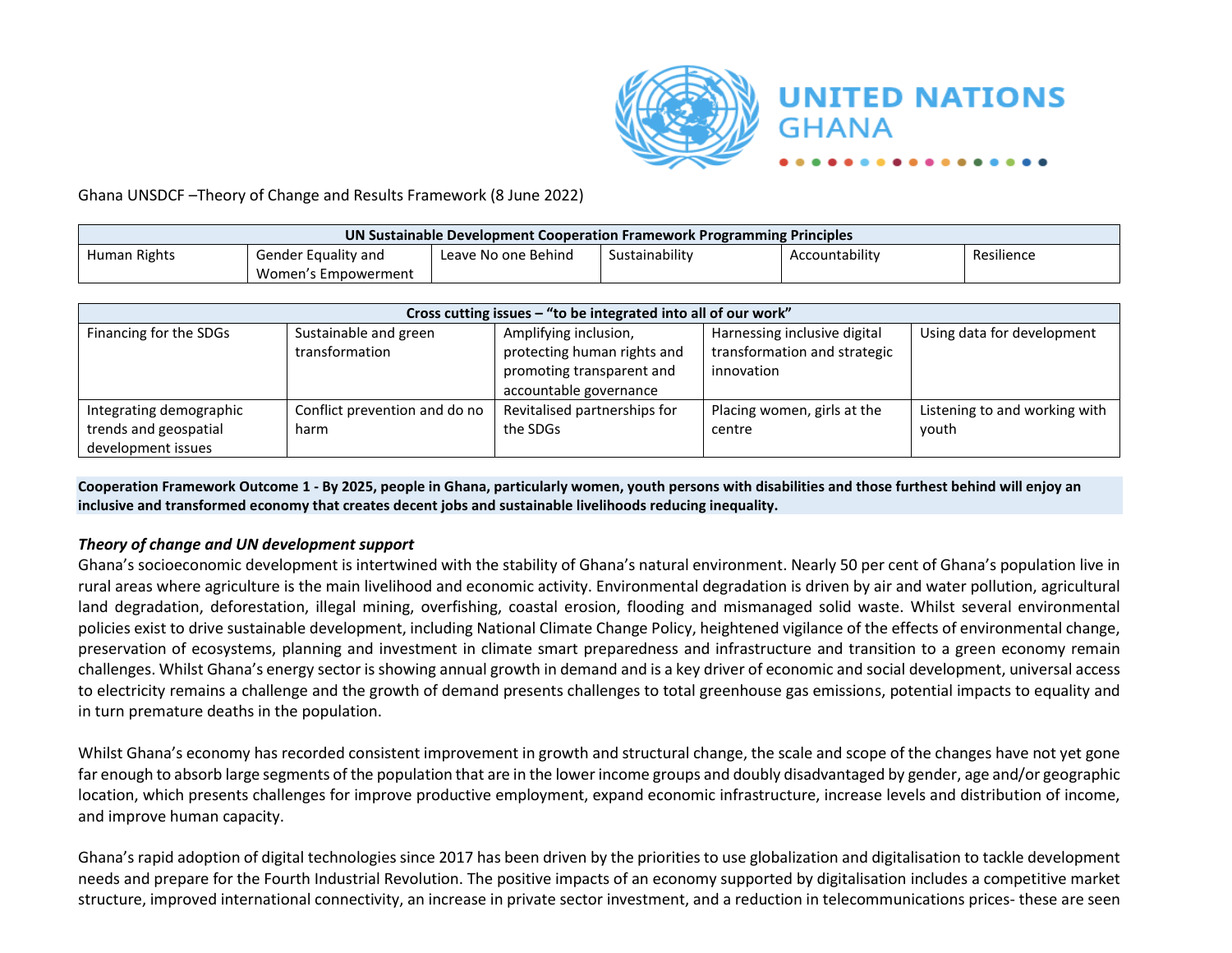

**GHANA** 

#### Ghana UNSDCF –Theory of Change and Results Framework (8 June 2022)

as the key to fueling the innovation and investments central to economic inclusion and transformation. In turn, these advancements have the strong potential to address Ghana's major demographic challenges, particularly the significant youth bulge in the population, which is straining the labour market, currently unable to absorb the large numbers of young people entering the labour market each year.

Ghana is well positioned to be a regional hub for digital services with digital development stimulating jobs, improving productivity and accelerating inclusive growth. Challenges remain to create a comprehensive, robust and secure national network to ensure Ghana's digital economy is more competitive, and to grow a cyber conscious culture across the economy, particularly in financial institutions and MSMEs, that mitigates cyber security risks and increases secure online behavior. Digitalisation drives financial inclusion and Ghana plans to increase financial inclusion from 50 per cent to 85 per cent by 2030. To do this Ghana needs to build on existing structures and develop digital solutions that promote innovation, technical skills, education and access to the internet.

The analysis identifies that the people of Ghana can experience increased equality if an inclusive and transformed economy creates jobs and sustainable livelihoods. In support of addressing these challenges and to advance economic transformation the UN recognizes that the pathway of change needs to: *1*) strengthen value chains, enhanced trade, blue, green and circular economy, private sector development, decent employment and livelihoods, through strengthened institutional and stakeholder capacities for natural resource management and regulatory frameworks for economic diversification; *2*) address and enhance gender equality, youth and persons with disability empowerment; *3*) ensure institutions can offer quality services including digitisation through putting inclusive, ethical and sustainable data collection management, analysis and use in place; and *4*) enhance and leverage multistakeholder partnerships for innovative SDGs financing.

The UN in Ghana will do this through capacity development and targeted technical assistance; integrated normative support for implementation, monitoring and reporting on regional and global agreements, norms and standards and national priorities and commitments; data collection and analysis to inform evidence based policy choices; and convening of stakeholders across constituencies, leveraging of partnerships and facilitating knowledge-sharing plus South-South and triangular cooperation.

The highest priority leave no one behind targets for this outcome are rural communities, poor and extreme poor, people living in slums and informal settlements, children, youth, women, persons with disabilities, people living with HIV, migrants and refugees.

The risks specific to this outcome include: the lack of access to opportunity due to rural location and the continued geographic exclusions of those living in the north of Ghana; the inability to address the needs of Youth; low sustainable financing capacity in the public sector; low engagement of the private sector; high risk of economic instability including rising public debt, unstable currency depreciation, plus global and domestic inflationary pressures; weak Public Financial Management institutions and persistent corruption; low productivity as a result of pests and diseases and inadequate rains; high production costs; high transfer costs for remittances; rising income inequality, unemployment and underemployment due to reduced capacity to respond to multidimensional shocks resulting in increased likelihood of food insecurity especially in key groups like youth and women; reduced income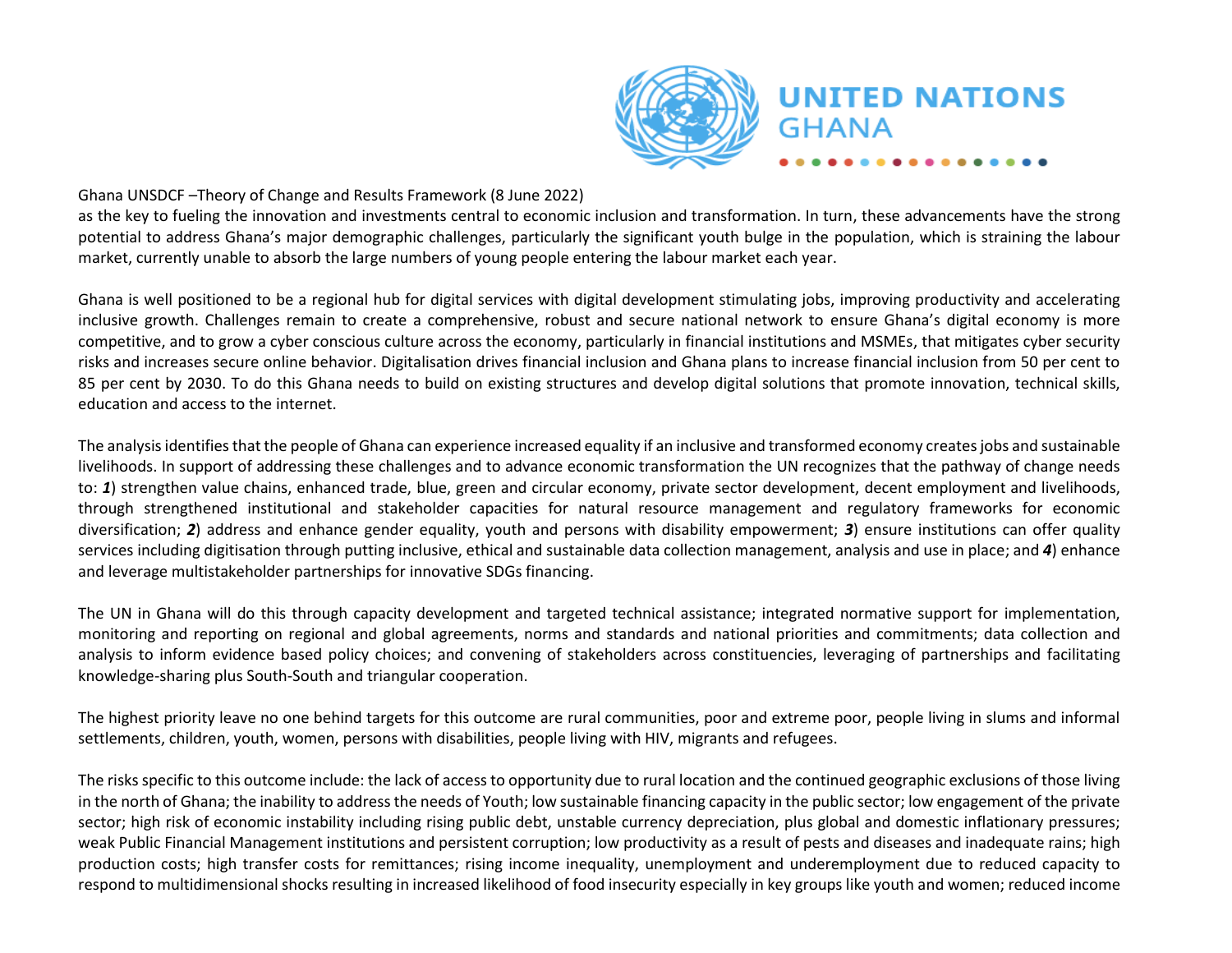

**GHANA** 

#### Ghana UNSDCF –Theory of Change and Results Framework (8 June 2022)

as a result of inadequate access to markets and price fluctuations; climate change or events leading to displacement of people and disruption to food production; slow implementation of institutional reforms; unequal access to resources, including land, Youth unemployment, and the existence of reliable data for development planning.

These risks will be mitigated through continuing to integrate gender into UN interventions and utilizing a whole-of-society approach which is based on human rights and the leaving no one behind principle.

There are a number of assumptions specific to this outcome, including: that there will be continued leveraging of technology to accelerate access to socioeconomic services; Government will consistently implement inclusive and transformative economic policy; there will be strong engagement, collaboration and interest from the private sector; the business climate will be conducive to the development of entrepreneurship; economic measures to mitigate the impacts of COVID-19 are equitable and effective; access to digital technologies will increase; Government investment in digitalisation will continue and the rate of digital penetration will foster the development of startups and optimise the management of data and information systems; financial institutions will support the development of micro, small and mediums enterprises; the implementation of national policies will contribute to reducing gender based inequalities.

The specific partnerships established for this outcome include: social partnerships; South-South cooperation; partnerships with civil society, the media, environmental and nontraditional actors.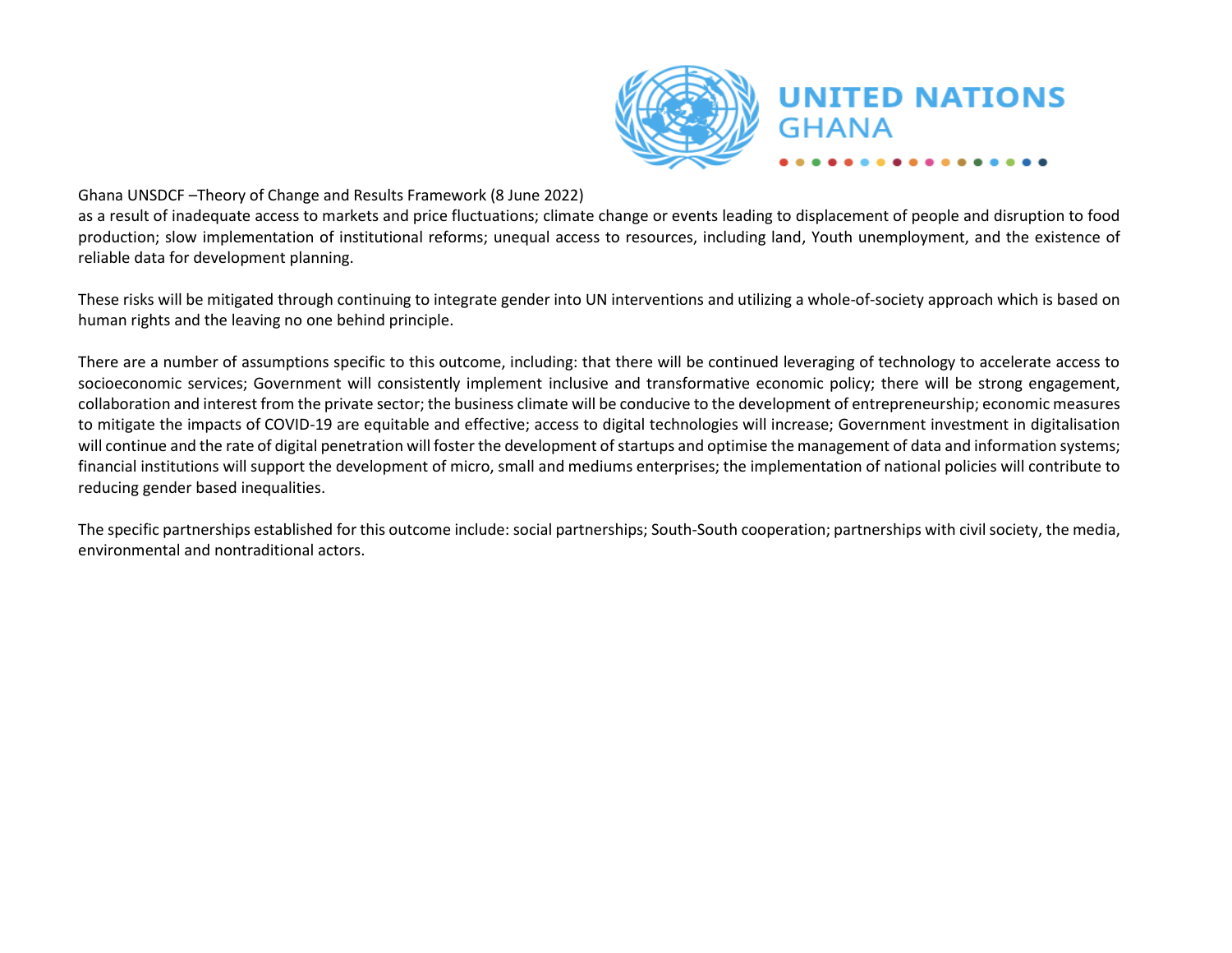

GHANA

#### Ghana UNSDCF –Theory of Change and Results Framework (8 June 2022)

#### **OUTCOME 1 - ECONOMIC GROWTH AND TRANSFORMATION Impact:** People in Ghana gain decent employment and enjoy sustainable livelihoods. **Outcome:** By 2025, people in Ghana, particularly women, children, youth, persons with disabilities and those furthest behind will enjoy an inclusive and transformed economy that creates decent jobs and sustainable livelihoods reducing inequality. **Output:** Strengthened institutional and stakeholders capacities and regulatory frameworks for integrating climate change, environmental considerations and economic diversification, including natural resource management, value chains, enhanced trade, blue, green and circular economy, private sector development, digitalisation, decent employment and livelihoods. **Output:** Gender equality, youth and persons with disability empowerment are addressed and enhanced. **Output:** Inclusive, ethical and sustainable data collection. management, analysis and use is in place and institutions offer quality services including through digitalisation. **Output:** Enhanced and leveraged multistakeholder partnerships for innovative SDG's financing. **Interventions:** Capacity development and targeted technical assistance. **Interventions:** Integrated normative support for implementation, monitoring and reporting on global and regional agreements, norms and standards and national priorities and commitments. **Interventions:** Data collection and analysis to inform evidence-based policy choices. **Interventions**: Convening of stakeholders across constituencies, leveraging of partnerships and facilitating knowledge-sharing plus South-South and triangular cooperation. **Interventions:** Implement enhanced community driven and tailored subnational climate and environmental support, priorities, systems and frameworks with economic and livelihood co-benefits. **Outcome 1: Economic Growth and Transformation Impact:** People gain decent employment and enjoy sustainable livelihoods **National Development Priorities:**

**Medium Term National Development Policy Framework** 2022-2025 Priorities – Economic Growth; Digitisation; Science, Technology and Innovation; Youth Unemployment; Urbanisation and Infrastructural Deficits; Climate Change.

**CARES 2020-2023** Priorities – Stabilising the Economy; Revitalisation and Transformation; Enablers of Transformation; Financing; Implementation.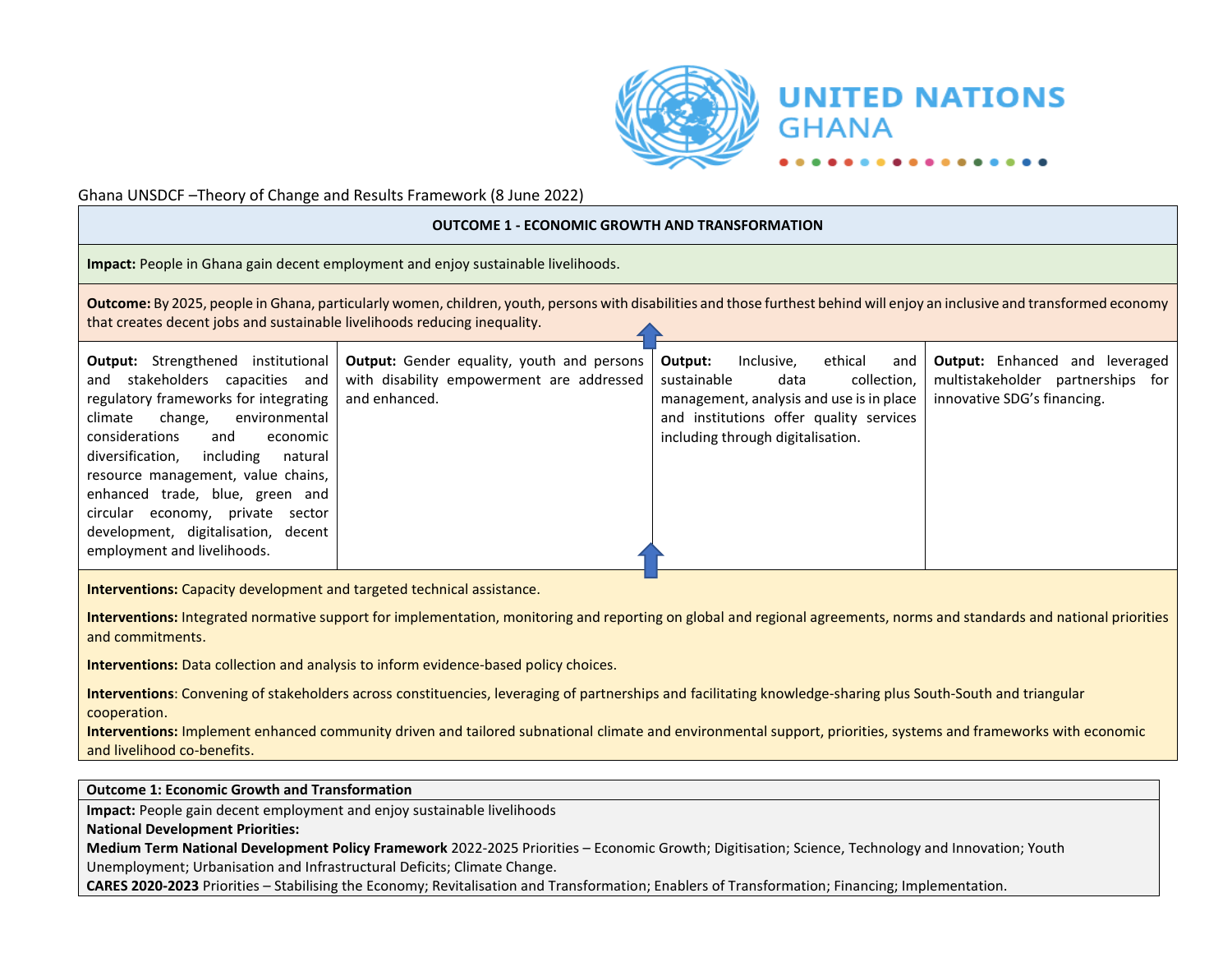

**Coordinated Programme of Economic and Social Development Policies** 2018-2024 Priorities – Creating Opportunities for All Ghanaians; Building a Prosperous Country; Safeguarding the Natural Environment and Ensuring a Resilient Built Environment.

#### **Global and Regional frameworks:**

**Agenda 2063:** Goals 1. A high standard of living, quality of life and well being for all citizens; 4. Transformed economies; 5. Modern agriculture for increased productivity and production; 6. Blue/ ocean economy for accelerated economic growth; 7. Environmentally sustainable and climate resilient economies and communities; 11. Democratic values, practices, universal principles of human rights, justice and the rule of law entrenched; 17. Full gender equality in all spheres of life; 18. Engaged and Empowered Youth and Children; 20. Africa takes full responsibility for financing her development.

**UPR:** Institutions & policies – General; Business & Human Rights; Economic, Social and Cultural Rights; Right to an Adequate Standard of Living; Human Rights & Poverty; Right to Work; Right to Just and Favourable Conditions of Work; Advancement of Women; Discrimination Against Women; Participation of Women in Political and Public Life; Equality and Non-Discrimination.

**SDGs and Targets:** 1, 5, 8, 9, 10, 11, 12, 13, 14, 15, 17 (1.2; 5.a; 8.5; 10.c; 13.2; 15.1, 15.3)

**Strategic Priority 1:** Support inclusive economic growth and transformation

| <b>Results</b>                                                                              | Indicator                                                                                                                                     | <b>Baseline</b>                                                                                                 | <b>Target (2025)</b>     | Data source/MoV                                                                                   | <b>UN entities (lead</b><br>bold)                                                                                   | <b>Assumption</b><br><b>Statement</b> |
|---------------------------------------------------------------------------------------------|-----------------------------------------------------------------------------------------------------------------------------------------------|-----------------------------------------------------------------------------------------------------------------|--------------------------|---------------------------------------------------------------------------------------------------|---------------------------------------------------------------------------------------------------------------------|---------------------------------------|
| <b>Outcome 1: By</b><br>2025, people in<br>Ghana, particularly                              | 1.1 Proportion of people living in<br>poverty in all its dimensions<br>according to national definitions<br>(Contributing to SDG target 1.2). | <b>Monetary Poverty</b><br>23.4% (HDI, 2020)<br><b>Multi-Dimensional</b><br><b>Poverty</b><br>45.8% (HDI, 2020) | 15.2%<br>36.3            | UNDP HDI Multi-<br>dimensional Poverty<br>Index                                                   | UNICEF, UNDP,<br>UNECSO, FAO, UNIDO,<br>IFAD, WFP, UNHCR,<br>IOM, UN Habitat,<br>UNFPA, ILO, UNCDF,<br><b>UNOPS</b> |                                       |
| women, youth<br>persons with<br>disabilities and<br>those furthest                          | 1.2 Unemployment rate, by sex<br>(Contributing to SDG indicator<br>$8.5$ ).                                                                   | $M - 4.5%$<br>$F - 5%$<br>(ILO Database, 2021)                                                                  | $M - 4.5%$<br>$F - 5.5%$ | <b>ILO Database</b>                                                                               | ILO, UNDP, FAO,<br>UNIDO, UNCDF, WFP,<br>IOM, UNHCR                                                                 |                                       |
| behind will enjoy<br>an inclusive and<br>transformed<br>economy that<br>creates decent jobs | <b>1.3</b> Reduction in national<br>emissions of GHG compared to<br>business-as-usual scenario<br>(Contributing to SDG target 13.2).          | Baseline: 58.8<br>MtCO2e (2019)                                                                                 | Target: 25.21<br>MtCO2e  | Ghana's<br>Communications and<br><b>Biennial Update</b><br>Reports to UNFCCC<br>through MESTI/EPA | UNDP, ILO, FAO                                                                                                      |                                       |
| and sustainable<br>livelihoods<br>reducing                                                  | 1.4 Forest area as a proportion of<br>total land area (SDGs indicator<br>$15.1.1$ ).                                                          | 33.79% (2020, FAO)                                                                                              | 35%                      | <b>FAO Global Forrest</b><br><b>Resource Assessment</b>                                           | FAO, UNEP, UNDP                                                                                                     |                                       |
| inequality.                                                                                 | 1.5 Proportion of land degraded<br>over total land area (SDG<br>indicator 15.3.1).                                                            | 7,963,900 ha (2020,<br>Ghana Forestry<br>Commission)                                                            | 3,706,950                | Ghana Forestry<br><b>Commission Annual</b><br>Reports; Ghana's                                    | FAO, UNEP, UNDP                                                                                                     |                                       |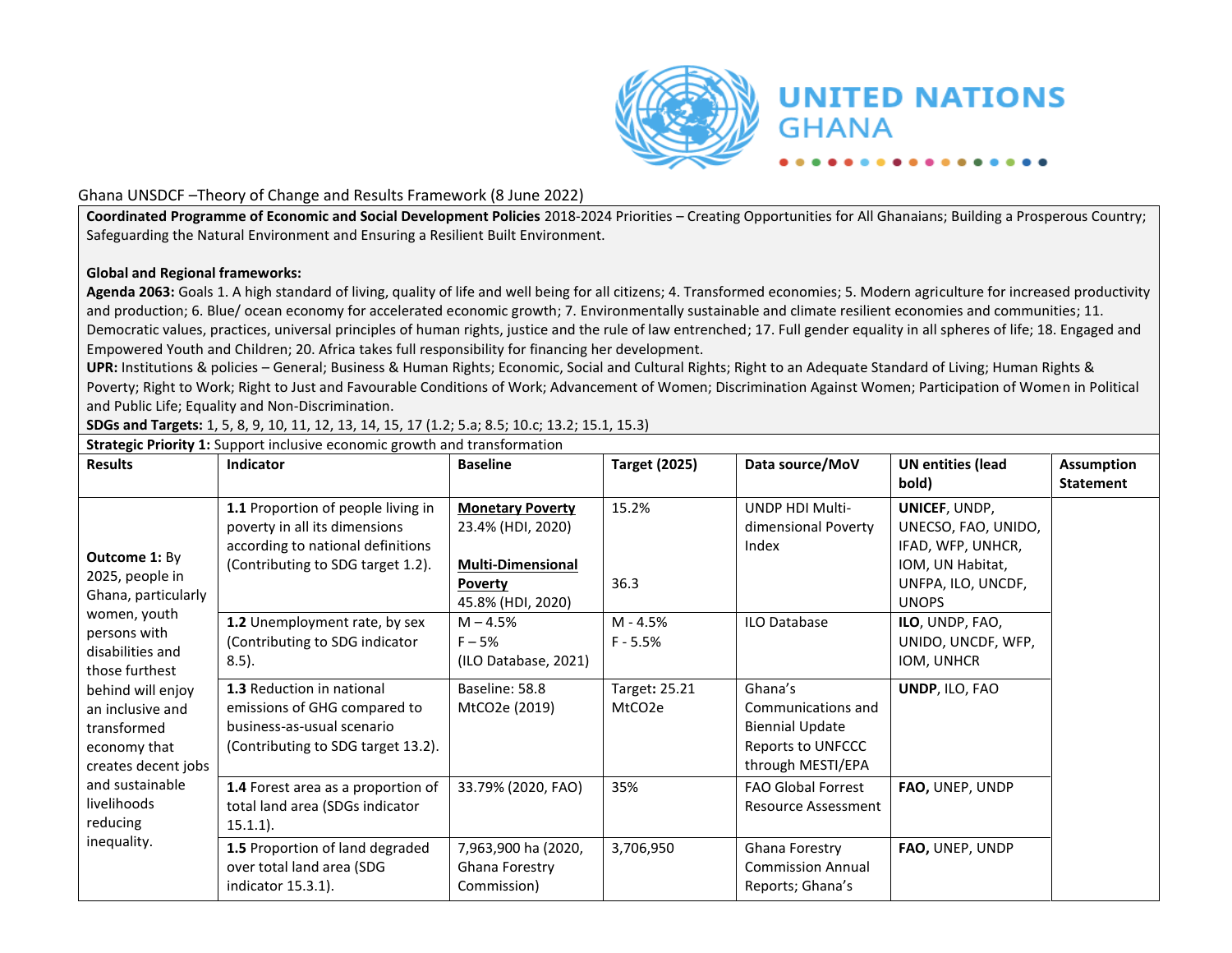

Ghana UNSDCF –Theory of Change and Results Framework (8 June 2022)

| 1.6 Remittance costs as a                                                                                                                                                          | Average cost of 7.3%                                            | Average cost of                                                                                                                                    | Communications and<br><b>Biennial Update</b><br>Reports to UNFCCC<br>through MESTI/EPA<br>World Bank, | IFAD, UNCDF, IOM                      |
|------------------------------------------------------------------------------------------------------------------------------------------------------------------------------------|-----------------------------------------------------------------|----------------------------------------------------------------------------------------------------------------------------------------------------|-------------------------------------------------------------------------------------------------------|---------------------------------------|
| proportion of the amount<br>remitted (SDG indicator 10.c.1).                                                                                                                       | (Q4 2021, WB)                                                   | 6%                                                                                                                                                 | <b>Remittance Prices</b><br>Worldwide                                                                 |                                       |
| 1.7 Existence of a gender<br>sensitive nationally owned<br>measurement and financing<br>framework for public and private<br>spending on SDGs (Contributing<br>to SDG target 17.3). | Partially Available<br>(for public not<br>private expenditures) | Availability of<br>nationally owned<br>gender-sensitive<br>measurement and<br>financing<br>framework for<br>public and private<br>spending on SDGs | SDG Budget Report                                                                                     | <b>UNCTAD, UNICEF,</b><br><b>UNDP</b> |

**Cooperation Framework Outcome 2 - By 2025, people in Ghana, particularly those furthest behind, will have access to and use of quality, resilient, inclusive, equitable, innovative and digitalised social services, supported by well managed and accountable institutions and governance systems.**

#### *Theory of change and UN development support*

Ghana has made significant progress related to survival, learning, welfare, protection and the development of children, however challenges remain. Whilst poverty is declining, poverty remains primarily a rural problem whereby poverty reduction is occurring in richer regions but not in rural areas where inequality is a key driver and exacerbating poverty rates. Children are multidimensionally poor due to simultaneous deprivation in nutrition, health, learning and development, child protection, water, sanitation, housing and information. Only one in five people in Ghana have access to basic sanitation with weak WASH systems compounding disease outbreaks.

Primary school net attendance has improved; however completion rates continue to drop, especially for boys. Disadvantaged girls are especially at risk of not transitioning to senior high school in some regions and districts, with early marriage and teenage pregnancy being barriers to completing junior high school. Learning outcomes are very low for literacy and numeracy, and children in the northern parts of Ghana including the Northern, Upper East, Upper West and Volta regions perform considerably worse than those in the Greater Accra and Western regions. The proportion of the population three years and older who have never attended school ranges from nine per cent in Greater Accra Region to 54.7 per cent in the Savannah Region. The Technical Vocational Education and Training (TVET) and skills development subsector has great potential but faces the challenges of fragmented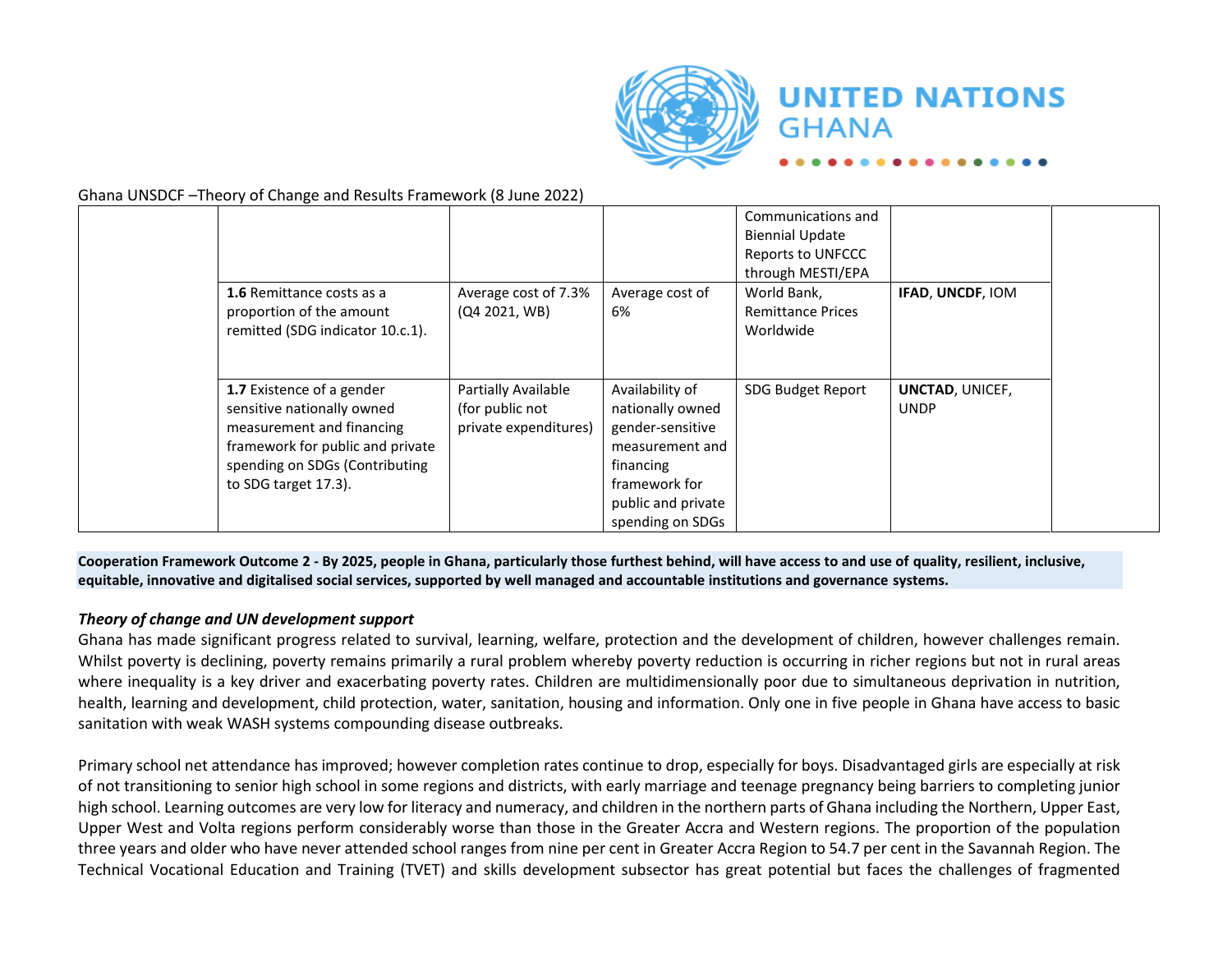

management and delivery, poor promotion of skills training, poor quality of TVET and poor gender parity and inclusion. Enrolment levels in the sub sector of TVET are significantly affected by a poor perception of skills training.

The analysis identifies that the provision of basic social services that are supported by well managed and accountable institutions and governance systems is possible, if there is a focus on increasingly resilient, equitable, quality, sustainable, digitised, accountable, effective and inclusive social and environmental services.

In support of these challenges and as a means to directly advance integrated provision of basic social services so as to leave no one behind, particularly women and girls, the UN recognizes the pathway of change needs to: *1*) ensure the enhanced capacity of institutions and communities so that laws and regulations are compliant with international, regional and sub regional norms and standards and enforced; *2*) ensure that inequalities in all sectors are addressed by the use of innovation and technology, for equitable distribution and effective management of resources and provision of environmentally resilient and sustainable social services by Government, civil society and the private sector; *3*) enhance the capacity and resources of national and sub national institutions to develop and deliver resilient, shock responsive, inclusive and equitable social services; *4*) support and capacitate civil society to demand accountable social services; *5*) foster private sector engagement and multisectoral partnerships of Government, civil society and the private sector; *6*) enhance and leverage multistakeholder partnerships for innovative SDGs financing; and *7*) increase the resilience of social service institutions and systems in Ghana for timely and quality response to emergencies, protecting the most vulnerable.

The UN in Ghana will do this through the provision of integrated normative support for implementation, monitoring and reporting on global and regional agreements, norms and standards and national priorities and commitments; direct support and service delivery; building, development and strengthening national capacities; providing capacity development in advocacy and the responsibilities of duty bearers; and the convening of stakeholders across constituencies to leverage partnerships and facilitate knowledge sharing.

The highest priority *leave no one behind* targets for this outcome are: rural communities, the poor and extremely poor, people living in slums and informal settlements, children, youth, women, persons with disabilities, people living with HIV, migrants and refugees.

The *risks* specific to this outcome include: power imbalances based on social norms; unequal rights afforded to minority and at risk groups, including women; social exclusion/stigmatisation of minority groups; unmanaged urbanisation and growth of slums; weak presences of state structures in remote locations; a lack of a systems approach to infrastructure which could lead to standalone infrastructure - hospitals without suitable access, reliable power or water impacting on functionality and service delivery; lack of innovation to utilise modern approaches to service delivery; risk of influx of refugees from volatile neighbouring countries; lack of preparedness to cope with inward flow and pressures on host communities; COVID-19 and its recurrence.

These risks will be mitigated through continuing to integrate gender into UN interventions and utilising a whole-of-society approach which is based on human rights and the leaving no one behind principle. The UN will monitor joint UN evidence-based policy advisory support and advocacy to promote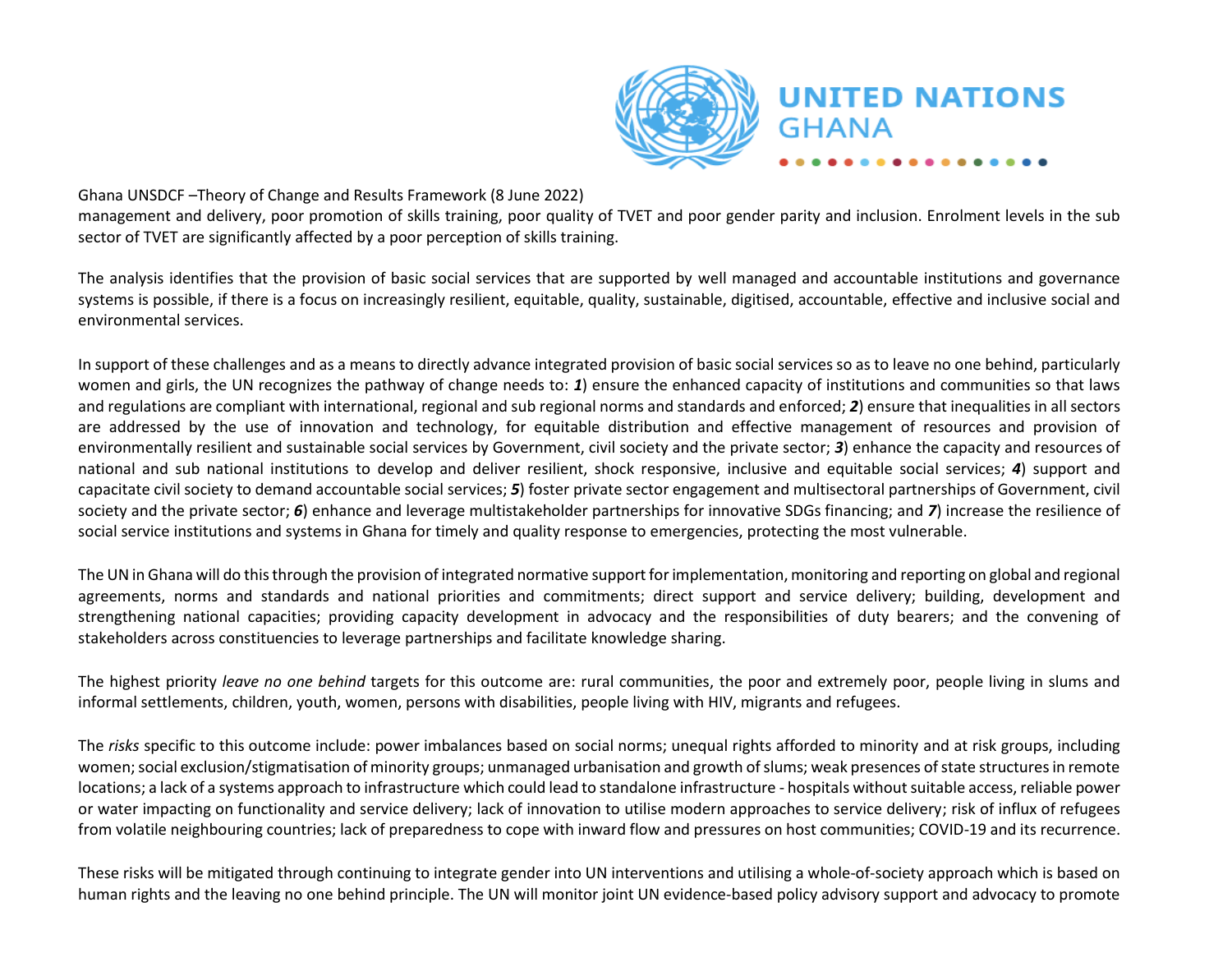

**GHANA** 

#### Ghana UNSDCF –Theory of Change and Results Framework (8 June 2022)

efficient and sustainable (domestic) financing of social sectors to strengthen presence of state structures in remote locations and for efficient systems approach to infrastructure and service delivery; strengthening workforce capacity; resilience of social sectors to future shocks; and collectively promote the use of innovation and technology, e.g. for quality data generation and use, while ensuring interoperability of various information management systems to inform evidence-based policy making for effective social services.

There are a number of *assumptions* specific to this outcome, including: that there will be continued leveraging of technology to accelerate access to socioeconomic services; Government will consistently implement social services and social inclusion policies; access to digital technologies will increase; Government investment in digitalisation will continue and the rate of digital penetration fosters improved social services delivery and optimises the management of social protection; budget allocations to social sectors (i.e. health, protection, nutrition, education, water and sanitation, etc.) comply with national, regional and international commitments; the implementation of national policies, including urban policies, contributes to reducing gender based inequalities; the commitment of actors to the adoption of social standards for gender equality is effective.

The specific *partnerships* established for this outcome include: the multisectoral partnerships of Government, civil society and the private sector; social partnerships; South-South cooperation; civil society; media and nontraditional actors; environmental actors.

|                                                                                                                                                                                                                          |                                                                                                                                                                                                                                                                 |                                                                                                                                                                                                                                                                                       | <b>OUTCOME 2 - BASIC SOCIAL SERVICES</b>                                                                     |                                                                                                                                                                                                                                                                                     |                                                                                                                   |                                                                                                                                                                                                               |
|--------------------------------------------------------------------------------------------------------------------------------------------------------------------------------------------------------------------------|-----------------------------------------------------------------------------------------------------------------------------------------------------------------------------------------------------------------------------------------------------------------|---------------------------------------------------------------------------------------------------------------------------------------------------------------------------------------------------------------------------------------------------------------------------------------|--------------------------------------------------------------------------------------------------------------|-------------------------------------------------------------------------------------------------------------------------------------------------------------------------------------------------------------------------------------------------------------------------------------|-------------------------------------------------------------------------------------------------------------------|---------------------------------------------------------------------------------------------------------------------------------------------------------------------------------------------------------------|
|                                                                                                                                                                                                                          |                                                                                                                                                                                                                                                                 |                                                                                                                                                                                                                                                                                       | Impact: People are healthy and educated with equitable access to quality sustainable services.               |                                                                                                                                                                                                                                                                                     |                                                                                                                   |                                                                                                                                                                                                               |
|                                                                                                                                                                                                                          |                                                                                                                                                                                                                                                                 |                                                                                                                                                                                                                                                                                       | digitised social services, supported by well managed and accountable institutions and governance systems.    |                                                                                                                                                                                                                                                                                     |                                                                                                                   | Outcome: By 2025, people in Ghana, particularly those furthest behind, will have access to and use of quality, resilient, inclusive, equitable, sustainable, innovative and                                   |
| <b>Output: Laws and</b><br>regulation are<br>compliant with<br>international,<br>regional and sub<br>regional norms and<br>standards and<br>enforced with<br>capacity of<br>institutions and<br>communities<br>enhanced. | <b>Output: Inequalities</b><br>in all sectors are<br>addressed by<br>equitable<br>distribution and<br>effective<br>management of<br>resources and<br>provision of<br>environmentally<br>resilient and<br>sustainable social<br>services by<br>Government, civil | <b>Output: National</b><br>and sub-national<br>institutions have<br>enhanced capacity<br>and resources,<br>including through<br>leveraging<br>innovation and<br>digital technologies,<br>to deliver resilient.<br>shock responsive,<br>inclusive and<br>equitable social<br>services. | <b>Output: Civil society</b><br>is supported and<br>capacitated to<br>demand accountable<br>social services. | <b>Output: Private</b><br>sector is engaged<br>and multi-sectoral<br>SDG partnerships<br>are fostered for<br>social services for<br>people in Ghana,<br>particularly those<br>furthest behind,<br>through the efforts<br>of Government, civil<br>society and the<br>private sector. | <b>Output: Enhanced</b><br>and leveraged<br>multistakeholder<br>partnerships for<br>innovative SDGs<br>financing. | <b>Output:</b> Ghanaian social<br>service institutions and<br>systems are more resilient to<br>shocks and able to ensure<br>timely and quality response<br>to emergencies, protecting<br>the most vulnerable. |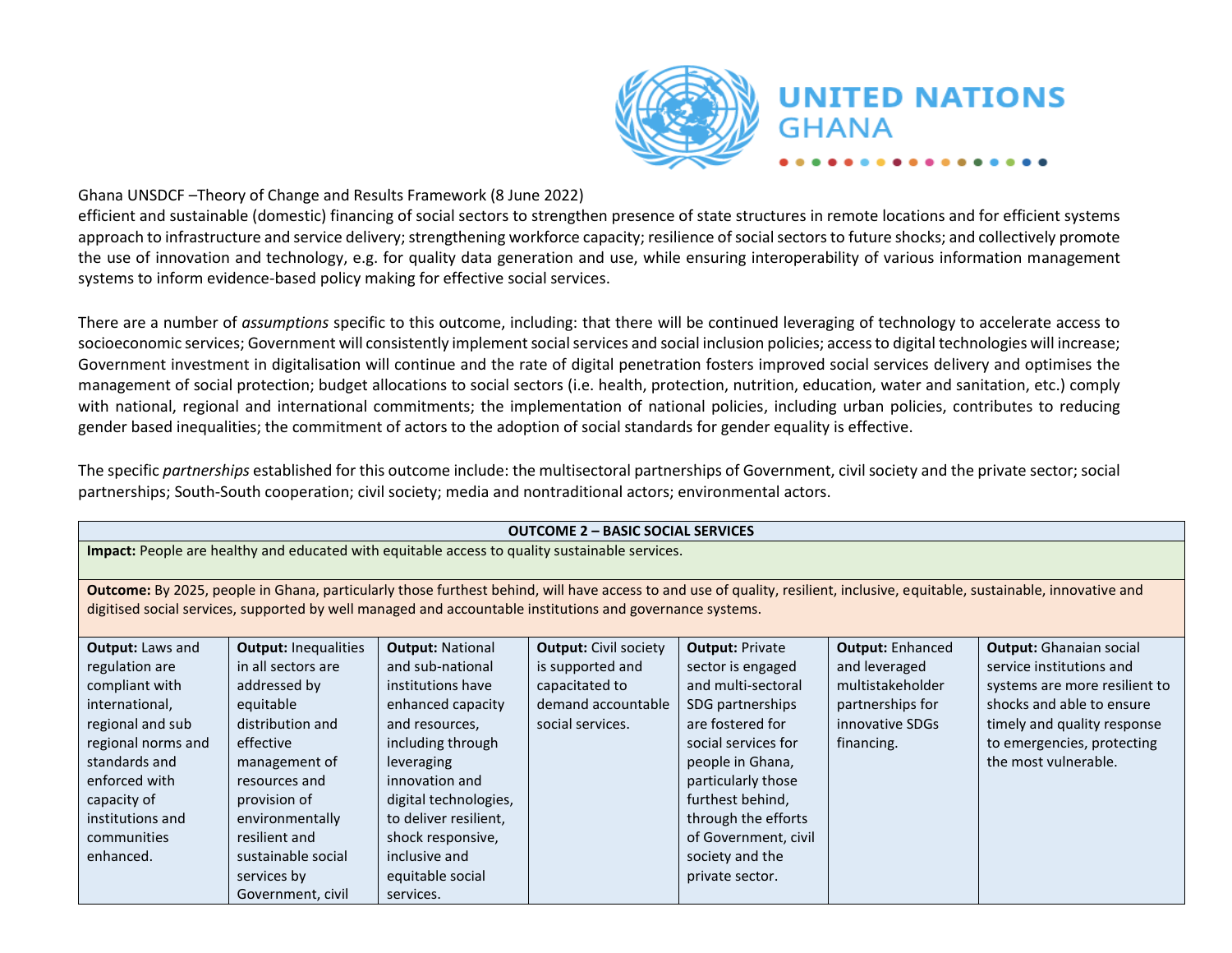

#### Ghana UNSDCF –Theory of Change and Results Framework (8 June 2022)

| society and private |  |  |                                                                                                                                                                         |
|---------------------|--|--|-------------------------------------------------------------------------------------------------------------------------------------------------------------------------|
| sector, including   |  |  |                                                                                                                                                                         |
| through the use of  |  |  |                                                                                                                                                                         |
| innovation and      |  |  |                                                                                                                                                                         |
| technology.         |  |  |                                                                                                                                                                         |
|                     |  |  | Interventions: Integrated normative support for implementation, monitoring and reporting on global and regional agreements, norms and standards and national priorities |

**Interventions:** Integrated normative support for implementation, monitoring and reporting on global and regional agreements, norms and standards and national priorities and commitments.

**Interventions:** Direct support and service delivery.

**Interventions:** Building, developing and strengthening national capacities.

**Interventions:** Capacity development in advocacy and responsibilities of duty bearers.

**Interventions:** Convening stakeholders across constituencies, levering partnerships and facilitating knowledge sharing.

#### **Outcome 2: Basic Social Services**

**Impact:** People are healthy and educated with equitable access to quality services.

**National Development Priorities:**

**Medium Term National Development Policy Framework 2022-2025** Priorities – Digitisation; Science, Technology and Innovation; Urbanisation and Infrastructural Deficits; Public Health; Climate Change.

**CARES 2020-2023** Priorities – Revitalisation and Transformation; Enablers of Transformation; Financing; Implementation

**Coordinated Programme of Economic and Social Development Policies** 2021-2024 Priorities – Creating Opportunities for All Ghanaians; Building a Prosperous Country; Safeguarding the Natural Environment and Ensuring a Resilient Built Environment

**Health Sector Medium Term Development Plan 2022-2025** Priorities – Universal access to better and efficiently managed quality healthcare services; Reduce avoidable maternal, adolescent and child deaths and disabilities; Increase access to responsive clinical and public health emergency services *(to be launched in 2022)*

#### **Global and Regional Frameworks**:

Agenda 2063: Goals 1. A high standard of living, quality of life and wellbeing for all citizens; 2. Well educated citizens and skills revolution underpinned by science, technology and innovation; 3. Healthy and well-nourished citizens; 7. Environmentally sustainable and climate resilient economies and communities; 11. Democratic values, practices, universal principles of human rights, justice and the rule of law entrenched; 16. African cultural renaissance is preeminent; 17. Full gender equality in all spheres of life; 18. Engaged and Empowered Youth and Children.

**UPR:** Right to Education; Right to Health; Violence Against Women; Institutions & Policies – General; Equality & Non Discrimination; Domestic Violence; rights Related to Name, Identity, Nationality; Economic, Social and Cultural Rights; Right to an Adequate Standard of Living – General; Human Rights and Poverty; Advancement of Women; Discrimination Against Women; Children; Definition, General Principles, Protection; Family Environment and Alternative Care; Children: Protection Against Exploitation; Persons with Disabilities: Definition, General Principles; Refugees and Asylum Seekers.

**SDGs and Targets:** 1, 2, 3, 4, 5, 6, 7, 10, 11, 13, 15, 16, 17 (2.1, 2.2, 3.1, 3.3, 3.b, 4.1, 5.3, 6.2)

|                | <b>Strategic Priority 1:</b> Strengthen inclusive access to services especially for those most left behind |                 |                      |                 |                          |                  |
|----------------|------------------------------------------------------------------------------------------------------------|-----------------|----------------------|-----------------|--------------------------|------------------|
| <b>Results</b> | Indicator                                                                                                  | <b>Baseline</b> | <b>Target (2025)</b> | Data source/MoV | <b>UN</b> entities (lead | Assumption       |
|                |                                                                                                            |                 |                      |                 | (bold                    | <b>Statement</b> |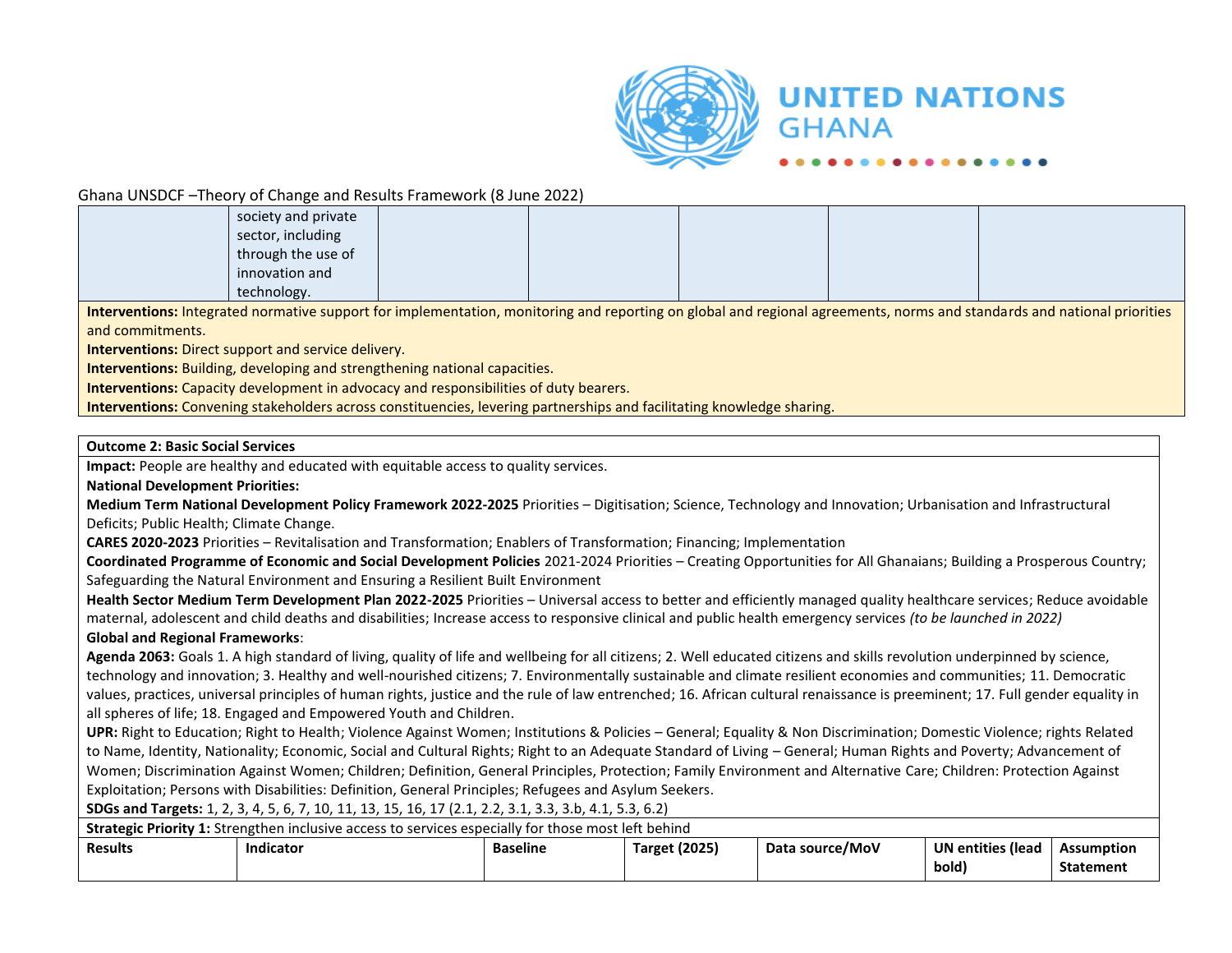

### Ghana UNSDCF –Theory of Change and Results Framework (8 June 2022)

|                            | 2.1 Wasting prevalence (Percentage                              | 6.8%                                    | 5%                                | Multiple Indicator          | UNICEF, WHO,         |  |
|----------------------------|-----------------------------------------------------------------|-----------------------------------------|-----------------------------------|-----------------------------|----------------------|--|
|                            | of children under age 5 who fall                                | (MICS, 2017/18)                         |                                   | <b>Cluster Survey</b>       | <b>WFP</b>           |  |
|                            | below -2 standard deviations                                    |                                         |                                   |                             |                      |  |
|                            | (Contributing to SDG target 2.2).                               |                                         |                                   |                             |                      |  |
|                            | 2.2 Prevalence of food insecurity in                            | 9% (CH, 2022)                           | < 5%                              | Cadre Harmonise             | WFP, FAO, IFAD       |  |
|                            | population (moderate/severe)                                    |                                         |                                   |                             |                      |  |
|                            | (Contributing to SDG target 2.1).                               |                                         |                                   |                             |                      |  |
|                            | 2.3 Maternal mortality ratio (SDG                               | 310/100,000 live                        | 105 per 100,000                   | Ghana Maternal Health       | WHO, UNICEF,         |  |
|                            | indicator 3.1.1).                                               | births (2017,                           | live births                       | Survey                      | <b>UNFPA</b>         |  |
|                            |                                                                 | GMHS)                                   |                                   |                             |                      |  |
|                            | 2.4 The proportion of women aged                                | 19% (MICS, 2018)                        | 16.6%                             | Multiple Indicator          | <b>UNICEF, UNFPA</b> |  |
| <b>Outcome 2: By 2025,</b> | 20-24 who were married or in a                                  |                                         |                                   | <b>Cluster Survey</b>       |                      |  |
| people in Ghana,           | union before the age of 18 years                                |                                         |                                   |                             |                      |  |
| particularly those         | (Contributing to SDG target 5.3)                                |                                         |                                   |                             |                      |  |
| furthest behind, will      | 2.5 Number of new HIV infections                                | 2021 total new HIV                      | 95% of new                        | National HIV Estimates,     | UNAIDS, WHO,         |  |
| have access to and         | per 1,000 uninfected population, by                             | infections = $16,938$                   | infections                        | <b>UNAIDS Spectrum, HIV</b> | UNFPA, UNDP,         |  |
| use of quality,            | sex, age and key populations (SDG                               | consisting of                           | eliminated or                     | Sentinel Survey, Ghana      | IOM, UNHCR,          |  |
| resilient, inclusive,      | indicator 3.3.1).                                               | 11,375 (67%)                            | approximately                     | <b>Health Service</b>       | <b>UNOPS</b>         |  |
| equitable, innovative      |                                                                 | females and 5,564                       | 846 new                           | programme data              |                      |  |
| and digitalised social     |                                                                 | (33%) males with                        | infections or                     |                             |                      |  |
| services, supported by     |                                                                 | 2,949 (17%)                             | fewer per year                    |                             |                      |  |
| well managed and           |                                                                 | occurring among                         |                                   |                             |                      |  |
| accountable                |                                                                 | children (0-                            |                                   |                             |                      |  |
| institutions and           |                                                                 | 14years). Key                           |                                   |                             |                      |  |
| governance systems.        |                                                                 | populations not                         |                                   |                             |                      |  |
|                            |                                                                 | reported.                               |                                   |                             |                      |  |
|                            | 2.6 Male/female completion rate                                 | <b>Primary School</b>                   | <b>Primary School</b>             | Education                   | UNICEF,              |  |
|                            | (primary education, lower                                       | Girls: 105.6%; B:                       | G:112%;                           | Management                  | UNESCO,              |  |
|                            | secondary education, upper                                      | Boys: 109.4%                            | B:110%                            | <b>Information System</b>   | UNHCR, WFP           |  |
|                            | secondary education, sex<br>disaggregated) (Contributing to SDG | Total: 107.5%<br><b>Lower Secondary</b> | T: 111%<br><b>Lower Secondary</b> | (EMIS)                      |                      |  |
|                            |                                                                 | Girls: 77.1%                            | G:84%;                            |                             |                      |  |
|                            | target 4.1).                                                    | Boys: 78%                               | B:83.2%                           |                             |                      |  |
|                            |                                                                 | Total; 77.5%                            | T: 83.6%                          |                             |                      |  |
|                            |                                                                 | <b>Upper Secondary</b>                  | <b>Upper Secondary</b>            |                             |                      |  |
|                            |                                                                 | Girls: 62.9%                            | G:66%                             |                             |                      |  |
|                            |                                                                 |                                         |                                   |                             |                      |  |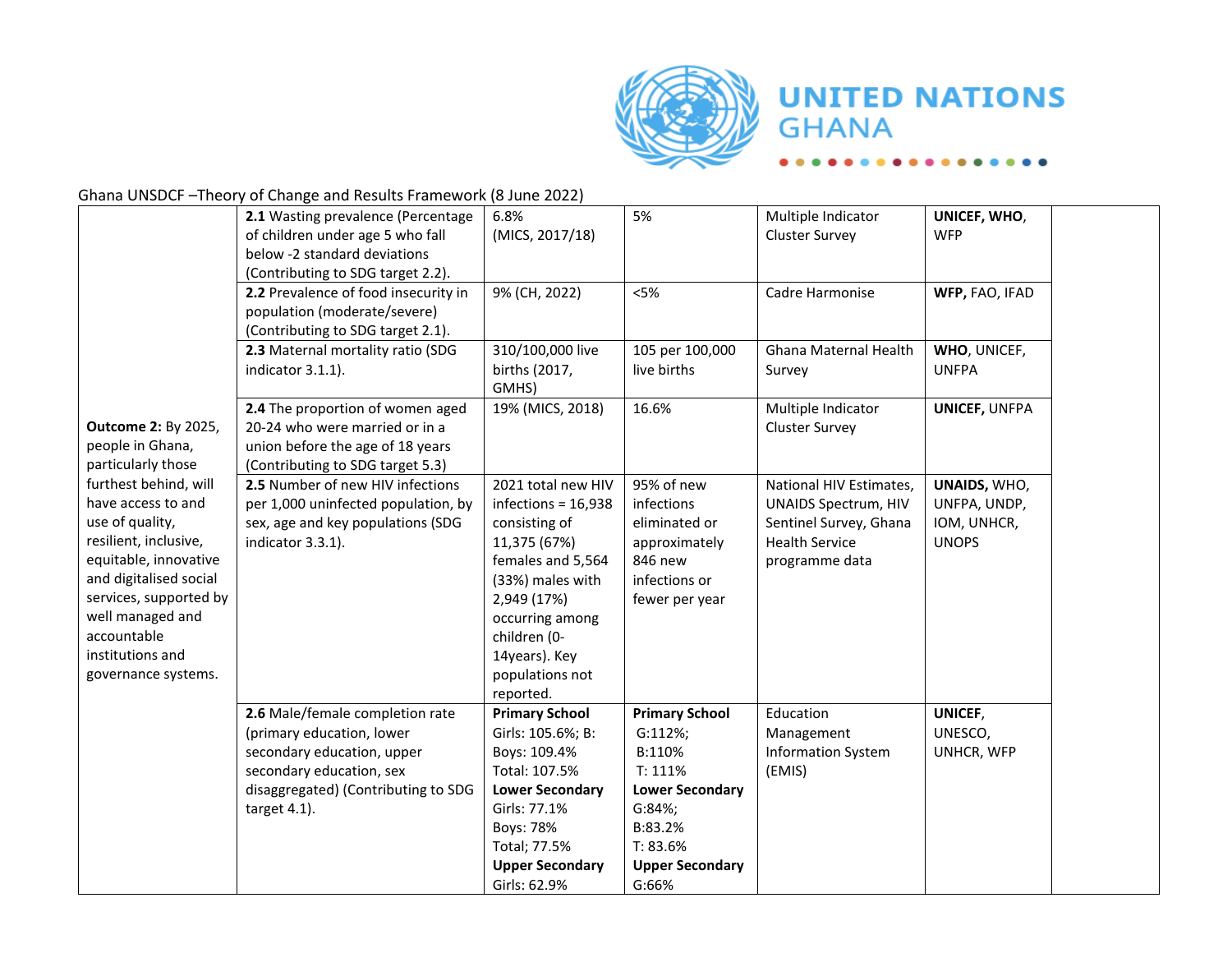

Ghana UNSDCF –Theory of Change and Results Framework (8 June 2022)

|                                      | Boys: 65.3        | B:67.5%;          |                             |                |
|--------------------------------------|-------------------|-------------------|-----------------------------|----------------|
|                                      | Total: 64.1%      | T: 66.8%          |                             |                |
|                                      | (EMIS, 2020)      |                   |                             |                |
| 2.7 Proportion of population using   | <b>Sanitation</b> | <b>Sanitation</b> | WHO & UNICEF Joint          | WHO, UNICEF,   |
| at least (a) safely managed          | Urban: 28%        | Urban: 50 %       | <b>Monitoring Programme</b> | UNEP, UN       |
| sanitation services and (b) a hand   | Rural:17%         | <b>Rural: 40%</b> | (JMP)                       | Habitat, UNHCR |
| washing facility with soap and water | National: 24%     | National: 46%     |                             |                |
| (SDG indicator 6.2.1).               | Water             | Water             |                             |                |
|                                      | Urban: 96%        | Urban: 98%        |                             |                |
|                                      | <b>Rural: 72%</b> | <b>Rural: 83%</b> |                             |                |
|                                      | National:86%      | National: 92%     |                             |                |
|                                      | <b>Hygiene</b>    | <b>Hygiene</b>    |                             |                |
|                                      | Urban: $47%$      | Urban: 80%        |                             |                |
|                                      | <b>Rural: 35%</b> | Rural: 70%        |                             |                |
|                                      | National: 42%     | National: 76%     |                             |                |
|                                      | (JMP, 2021)       |                   |                             |                |
| 2.8 Percentage of children 0-11      | 95% (DHIMS, 2020) | 95%               | District Health             | UNICEF, WHO,   |
| months vaccinated with 3 doses of    |                   |                   | Information                 | <b>UNDP</b>    |
| DTP-containing/Penta vaccine         |                   |                   | Management System           |                |
| nationally (Contributing to SDG      |                   |                   | (DHIMS)                     |                |
| target 3.b).                         |                   |                   |                             |                |

**Cooperation Framework Outcome 3 - By 2025, people in Ghana, will benefit from transparent, accountable, inclusive institutions and systems including quality integrated digital services delivering a peaceful, cohesive and just society.**

#### *Theory of change and UN development support*

Ghana is ranked the second most peaceful country in sub-Saharan Africa, with resilient legal and institutional mechanisms that consolidate peace and security in the country. Peace and conflict prevention, management and resolution is embedded within Ghana's 1992 constitution, with peace discourse promoted across ethnic, political, social, land and chieftaincy conflicts. However, despite Ghana's peace and security infrastructure and historical resilience there is recent evidence of insecurity and pockets of conflict in some parts of the country, with Northern Ghana particularly vulnerable to conflict due to lagging socioeconomic development compared to other parts of Ghana. There is a well-documented history of isolated conflicts including inter-ethnic disputes over power and control, intra-ethnic disputes over chieftaincy succession, and land disputes spurred by illicit proliferation, excessive accumulation and misuse of arms and ammunition, as well as porous and inadequate border infrastructure. Tensions have also increased due to increasing polarisation of party politics along ethnic and religious lines. These national, sub-national, sub-regional, cross border and global drivers of conflict in Ghana have led to an overall deterioration of overall governance, security and safety.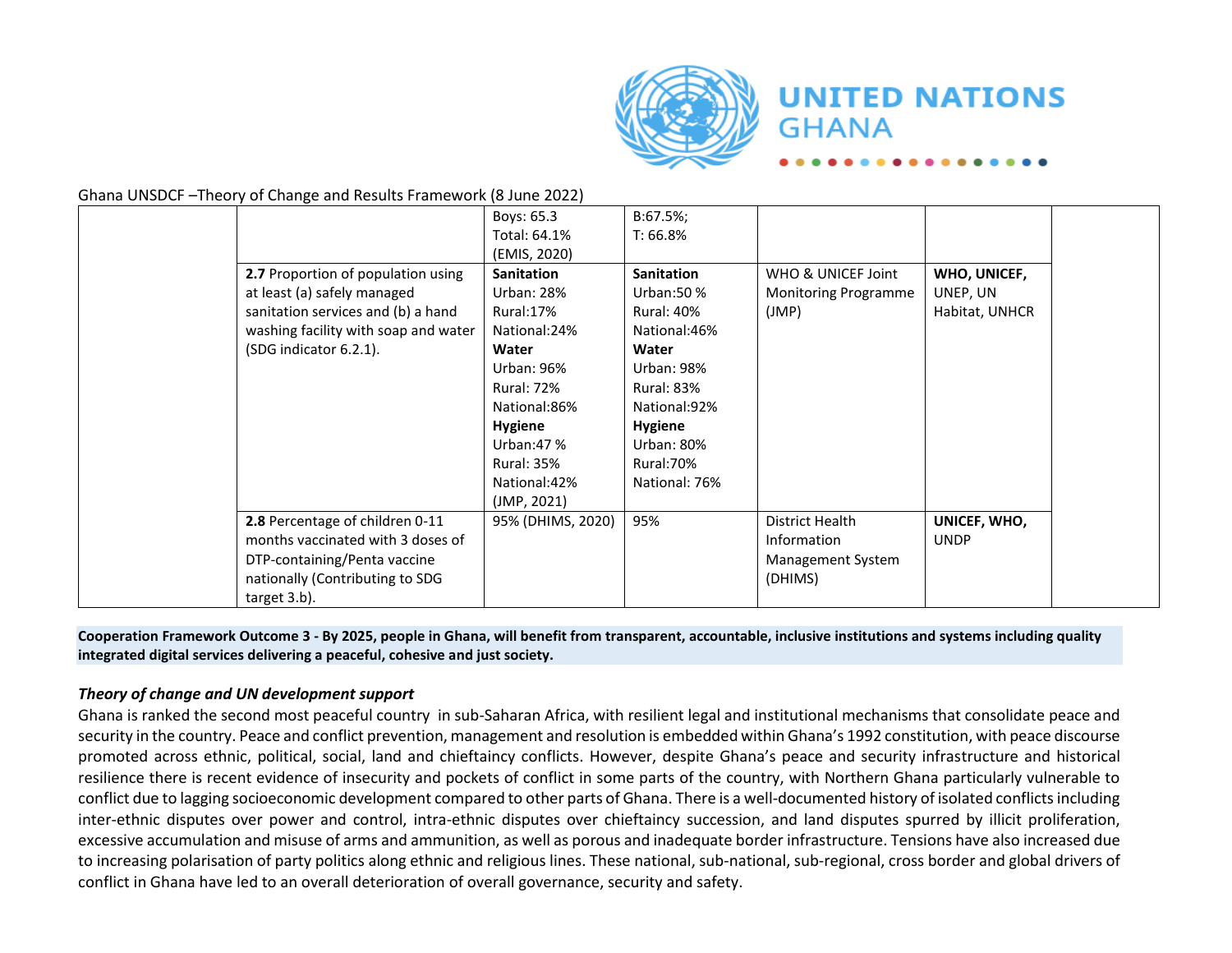

The analysis identifies that the people of Ghana can experience a peaceful, cohesive and just society, if they have the opportunity to benefit from transparent, accountable, inclusive institutions and systems including quality integrated digital service delivery.

In support of these challenges and to advance peace and security in Ghana the UN recognizes that the pathway of change needs to: *1*) mitigate risks, vulnerabilities and effects of conflicts, violence, crime and climate hazards through greater capacity of institutions and communities; *2*) ensure institutions are better enabled to coordinate, design, implement and monitor laws and policies as well as integrate digital services at all levels; *3*) empowering citizens, communities and civil society, particularly the furthest behind, about their rights and responsibilities to effectively participate in decision making at all levels including the digital space; *4*) ensure that legal and human rights institutions are accountable to laws that are publicly promulgated, equally enforced, independently adjudicated and consistent with international norms and standards; *5*) national and subnational institutional capacities and governance systems are strengthened to support increased resilience, preparedness and response to climate change and disasters; and *6*) enhance and leverage multistakeholder partnerships for innovative SDGs financing.

The UN in Ghana will do this through provision of capacity development and technical assistance; comprehensive and disaggregated data collection and analysis that informs evidence based, context specific and inclusive policy choices; convening stakeholder constituencies; and integrating normative support for implementation, monitoring and reporting on global and regional agreements, norms and standards and national priorities and commitments.

The highest priority *leave no one behind* targets for this outcome are: rural communities; the poor and extremely poor; people living in the North, children; youth; women; persons with disabilities; people living with HIV; migrants and refugees.

The *risks* specific to this outcome include: deep rooted or antagonistic political polarisation; prolonged or widespread social unrest or disruptions; disputed election processes or outcomes; non-conventional threats to state or Government authority; corruption which compromises state interests; loss of confidence in democratic structures/principles; power imbalances based on social norms; hate speech in the public domain; unequal rights afforded to minority and at risk groups, including women; social exclusion/stigmatisation of minority groups; spillover of conflict or criminal actors from outside; transnational organised crime; unequal access to resources/infrastructure; internal communal conflicts (land, chieftaincy); vigilantism; Youth unemployment; increased access to small arms; political instability in subregion; limited access to justice; constricting public and civil space; limited access to freedoms and rights; limited perception of public safety; lack of confidence in justice/protection systems.

There are a number of *assumptions* specific to this outcome, including: Ghana continues to cooperate with UN Human Rights mechanisms (treaty bodies, Universal Periodic Review, Special Procedures); genuine political commitments from state actors to improved democratic governance, the sustaining of peace and upholding the rule of law and protection of human rights; increased responsiveness and effectiveness of public institutions to improve the trust of citizens towards the state, as they see in the institutions the commitment to listen to their priorities and needs; political will exists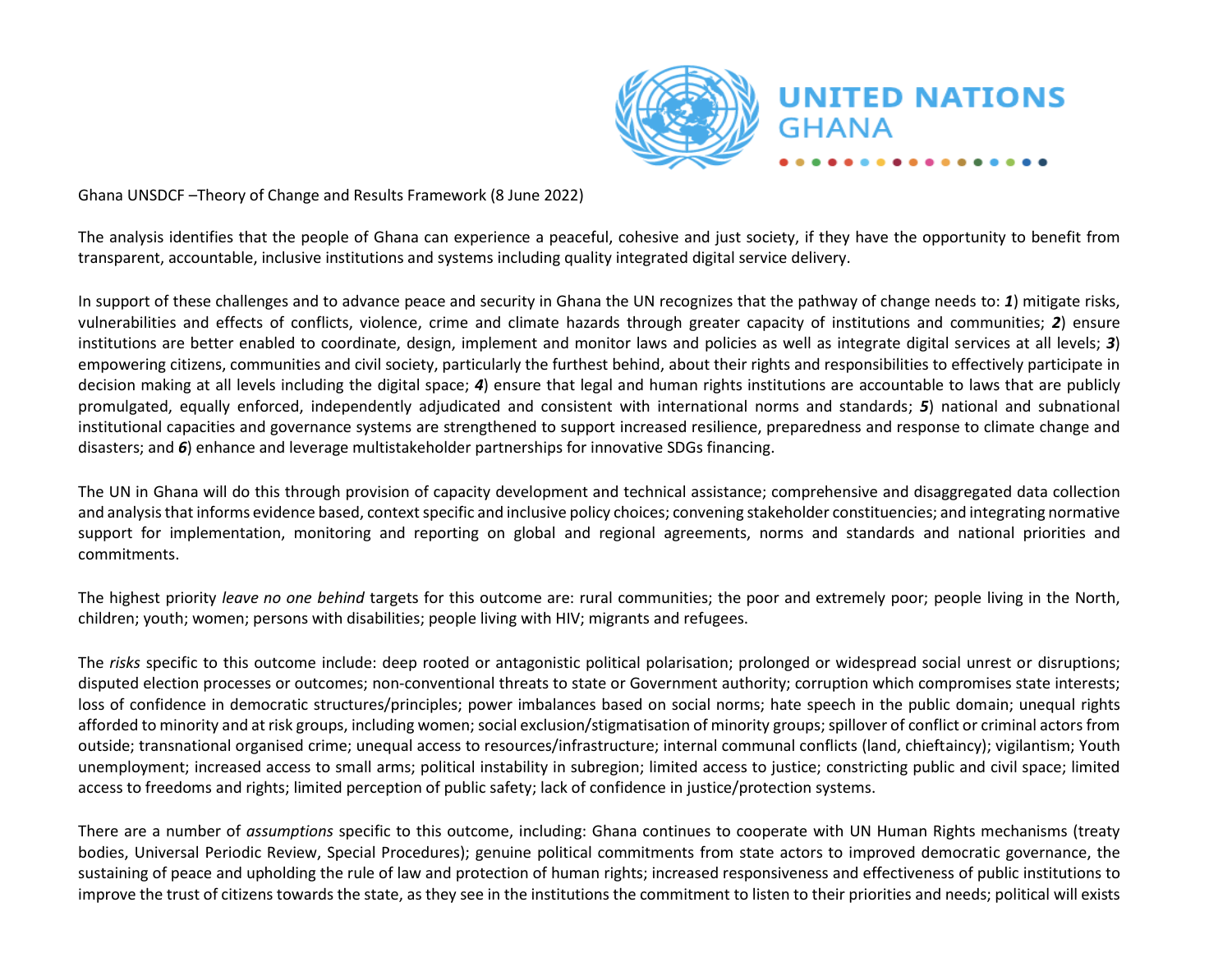

to foster and sustain peace as an essential condition for sustainable and inclusive development; regulatory reforms enable the introduction of digital technology and create an effective institutional mechanism to coordinate the digitalisation process.

The specific *partnerships* established for this outcome include: the tri-sectoral partnerships of Government, civil society and the private sector. Social partnerships; South-South cooperation; media and nontraditional actors; environmental actors.

#### **OUTCOME 3 – PEACE AND SECURITY**

#### **Impact:** People are safe and able to exercise their rights.

**Outcome:** By 2025, people in Ghana, will benefit from transparent, accountable, inclusive institutions and systems including quality integrated digital services delivering a peaceful, cohesive and just society.

| <b>Output: Institutions and</b> | <b>Output: Institutions</b> | <b>Output: Citizens,</b>    | <b>Output:</b> Legal and human | <b>Output:</b> Enhanced and | <b>Output: Strengthened</b>   |
|---------------------------------|-----------------------------|-----------------------------|--------------------------------|-----------------------------|-------------------------------|
| communities have                | are better enabled          | communities and civil       | rights institutions are        | leveraged                   | institutional capacities and  |
| strengthened capacities         | to coordinate,              | society, particularly those | accountable to laws that       | multistakeholder            | governance systems supporting |
| to identify, analyse and        | design, implement           | furthest behind, are        | are publicly promulgated,      | partnerships for            | resilience to climate change  |
| mitigate risks,                 | and monitor laws            | empowered on their          | equally enforced,              | innovative SDGs             | and disasters.                |
| vulnerabilities and             | and policies plus           | rights and responsibilities | independently                  | financing.                  |                               |
| effects of conflicts,           | integrate digital           | to effectively participate  | adjudicated and                |                             |                               |
| violence, crime and             | services at all levels.     | in decision making at all   | consistent with                |                             |                               |
| climate hazards.                |                             | levels including in the     | international norms and        |                             |                               |
|                                 |                             | digital space.              | standards.                     |                             |                               |

**Interventions:** Capacity development and technical assistance.

**Interventions:** Comprehensive and disaggregated data collection and analysis to inform evidence based, context specific and inclusive policy choices.

**Interventions:** Convening of stakeholders across constituencies.

**Interventions:** Integrated normative support for implementation, monitoring and reporting on regional and global agreements, norms and standards and national priorities and commitments.

**Outcome 3: Peace and Security**

**Impact:** People are safe and able to exercise their rights

**National Development Priorities:**

**Medium Term National Development Policy Framework** 2022-2025 Priorities – Digitisation; Science, Technology and Innovation; Urbanisation and Infrastructural Deficits; Emergency Preparedness and the Fight Against Pandemics; Climate Change

CARES 2020-2023 Priorities – Revitalisation and Transformation; Enablers of Transformation; Financing; Implementation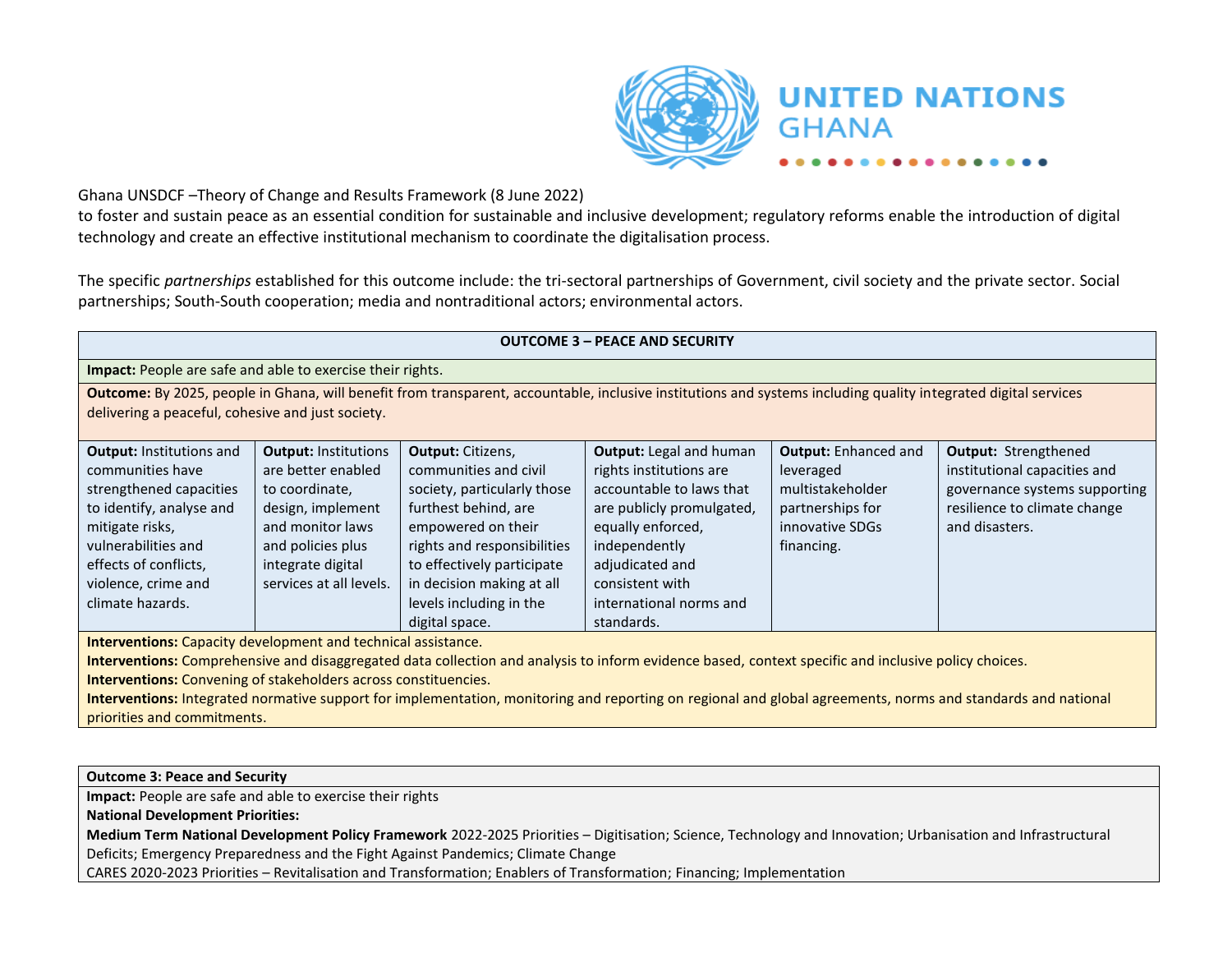

Ghana UNSDCF –Theory of Change and Results Framework (8 June 2022)

**Medium Term National Development Policy Framework 2022-2025**Priorities – Creating Opportunities for All Ghanaians; Building a Prosperous Country; Safeguarding the Natural Environment and Ensuring a Resilient Built Environment; Maintaining and Stable, United and Safe Country.

#### **Global and Regional Frameworks:**

**Agenda 2063:** Goals 1. A high standard of living, quality of life and wellbeing for all citizens; 7. Environmentally sustainable and climate resilient economies and communities; 11. Democratic values, practices, universal principles of human rights, justice and the rule of law entrenched; 12. Capable institutions and transformative leadership in place; 13. Peace, security and stability is preserved; 17. Full gender equality in all spheres of life; 18. Engaged and Empowered Youth and Children; 19. Africa as a major partner in global affairs and peaceful co-existence.

**UPR:** Right to Education; Right to Health; Violence Against Women; Institutions & policies – General; Equality & Non-Discrimination; Domestic Violence; Rights Related to Name, Identity, Nationality; Economic, Social and Cultural Rights; Right to an Adequate Standard of Living – General; Human Rights & Poverty; Advancement of Women; Discrimination Against Women; Children: Definition, General Principles, Protection; Children: Family Environment and Alternative Care; Children: Protection Against Exploitation; Persons with Disabilities: Definition, General Principles; Refugees and Asylum Seekers.

**SDGs and Targets:** 5, 9, 10, 11, 12, 13, 14, 15, 16, 17 (10.7, 16.1, 16.a, 16.b)

**Strategic Priority 1:** Promote peaceful Ghana and sub region

| <b>Results</b>                                                                                            | <b>Indicator</b>                                                                                                                                                                          | <b>Baseline</b>       | <b>Target (2025)</b> | Data source/MoV                                                                                                                                                              | <b>UN entities (lead</b><br>bold)          | <b>Assumption</b><br><b>Statement</b> |
|-----------------------------------------------------------------------------------------------------------|-------------------------------------------------------------------------------------------------------------------------------------------------------------------------------------------|-----------------------|----------------------|------------------------------------------------------------------------------------------------------------------------------------------------------------------------------|--------------------------------------------|---------------------------------------|
| <b>Outcome 3: By 2025,</b><br>people in Ghana, will<br>benefit from<br>transparent,                       | <b>3.1</b> Number of new<br>initiatives implemented to<br>improve migration<br>governance (Contributing<br>to SDG target 10.7).                                                           | 0(2022)               | 2(2025)              | UN in Ghana reports,<br>including those which are<br>agency specific; Available<br>GoG reports, including<br>those from<br>MINTER, MoFARI,<br>MoGCSP, MELR, GSS and<br>NDPC. | IOM, UNHCR,<br>UNODC, ILO,<br>UNDP, WFP    |                                       |
| accountable, inclusive<br>institutions and<br>systems including<br>quality integrated<br>digital services | 3.2 Number of persons of<br>concern (refuges, asylum<br>seekers) in Ghana<br>(Contributing to SDG target)<br>$10.7$ ).                                                                    | 8,032 (UNHCR<br>2022) | 10,848 (2025)        | <b>UNHCR Database</b>                                                                                                                                                        | UNHCR, IOM,<br>WFP, UNDP,<br><b>UNICEF</b> |                                       |
| delivering a peaceful,<br>cohesive and just<br>society.                                                   | <b>3.3 Number of national</b><br>strategies to strengthen<br>resilience/adaptive<br>capacity to climate related<br>hazards, natural disasters<br>(Contributing to SDG target<br>$13.1$ ). | 1(2012)               | 1 (Updated)          | <b>Updated National</b><br>Disaster Risk Reduction<br>Strategy                                                                                                               | UN-Habitat, UNEP,<br><b>UNDP</b>           |                                       |